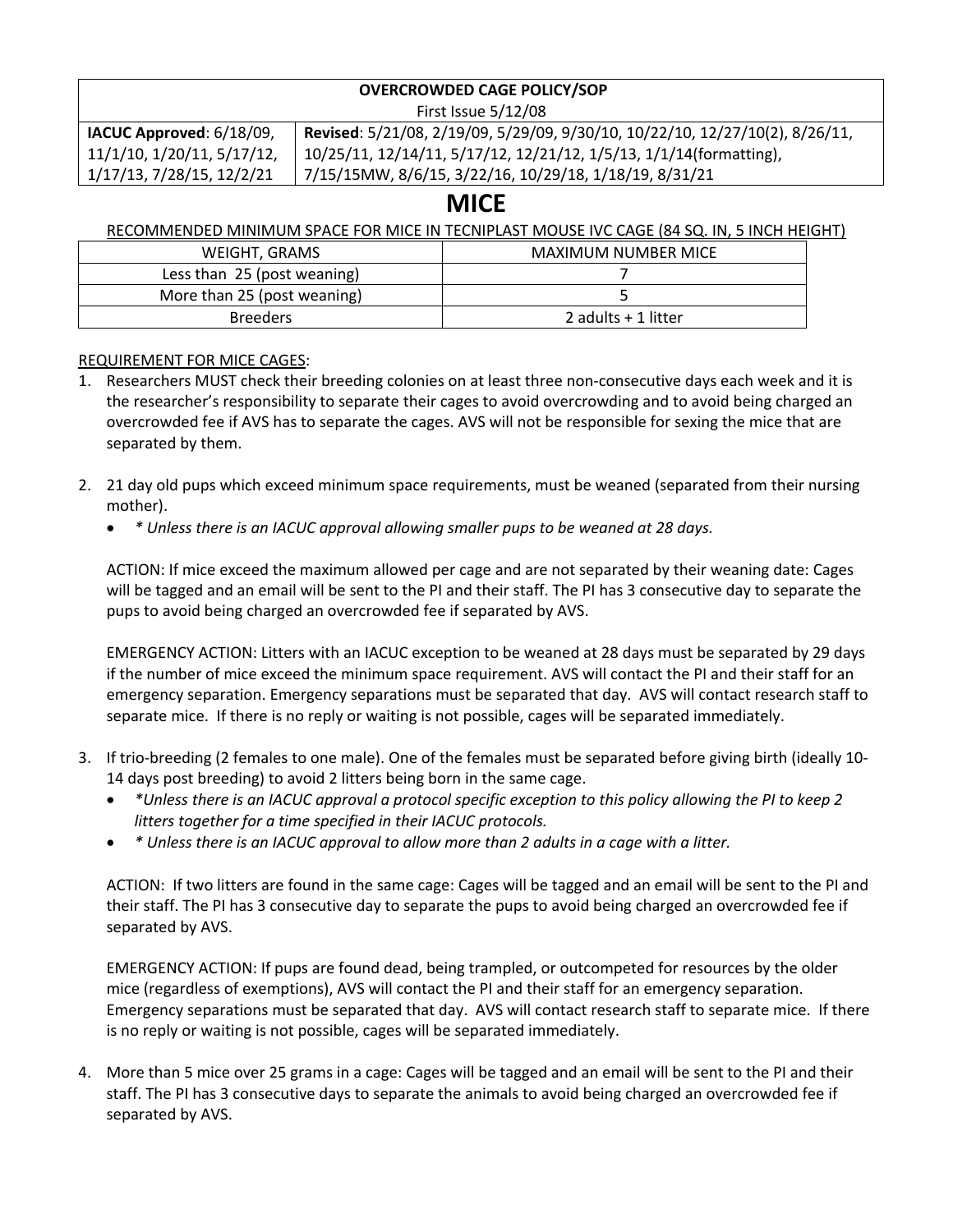# **RATS**

#### RECOMMENDED MINIMUM SPACE FOR RATS IN TECNIPLAST RAT IVC CAGE (124 SQ. IN, 7 INCH HEIGHT)

| WEIGHT, GRAMS            | <b>MAXIMUM NUMBER RATS</b> |
|--------------------------|----------------------------|
| 100-200 (post weaning)   |                            |
| 200-300 (post weaning)   | 4                          |
| 300-400 (post weaning)   |                            |
| 400-500 (post weaning)   |                            |
| >500                     |                            |
| <b>Adults and litter</b> | 1 female + litter          |

#### RECOMMENDED MINIMUM SPACE FOR RATS IN TECNIPLAST RAT IVC CAGE (232 SQ. IN, 7 INCH HEIGHT)

| 100-200 (post weaning)   | 10                                    |
|--------------------------|---------------------------------------|
| 200-300 (post weaning)   | 8                                     |
| 300-400 (post weaning)   |                                       |
| 400-500 (post weaning)   |                                       |
| >500                     | 2-3 ( $>$ or = to 70 sq. in. per rat) |
| <b>Adults and litter</b> |                                       |

Larger animals may require more space to meet the performance standards.

Other breeding configurations may require more space and will depend upon considerations such as number of adults and litters, and size and age of litters.

#### REQUIREMENTS FOR RAT CAGES:

- 1. No harem breeding is allowed with rats.
- 2. Adult rats, other than nursing mothers, must be removed from the cage before parturition.
- 3. Rat pups, if they exceed minimum space requirements, must be weaned by 21 days of age.

ACTION: Any overcrowded rat cages will be tagged and an email will be sent to the PI and their staff. The PI has 3 consecutive days to separate the pups to avoid being charged an overcrowded fee if separated by AVS.

EMERGENCY ACTION: If pups are found dead, being trampled, or outcompeted for resources by the older mice (regardless of exemptions), AVS will contact the PI and their staff and an emergency separation will be done by 4:30 that same day to avoid further injury or death.

#### **IMPORTANT FOR OVERCROWDED ISSUES FOR MICE AND RAT CAGES:**

- 1. If a PI receives five billable non-emergency cage separations by AVS within one month, access to the facility for the PIs entire staff will be suspended pending a meeting with AVS management to discuss the issue. A husbandry check sheet will be required for the research group to keep track of how often they are checking their colonies. The UH IACUC will also be made aware of the issue.
- 2. Emergency separations are billed by staff time required, rounded to the quarter hour. Non-Emergency separations are billed by the separation fee. Please see https://research.hawaii.edu/orc/wpcontent/uploads/sites/6/2019/07/Animal-and-Veterinary-Services-Fees.pdf for rates and fees.